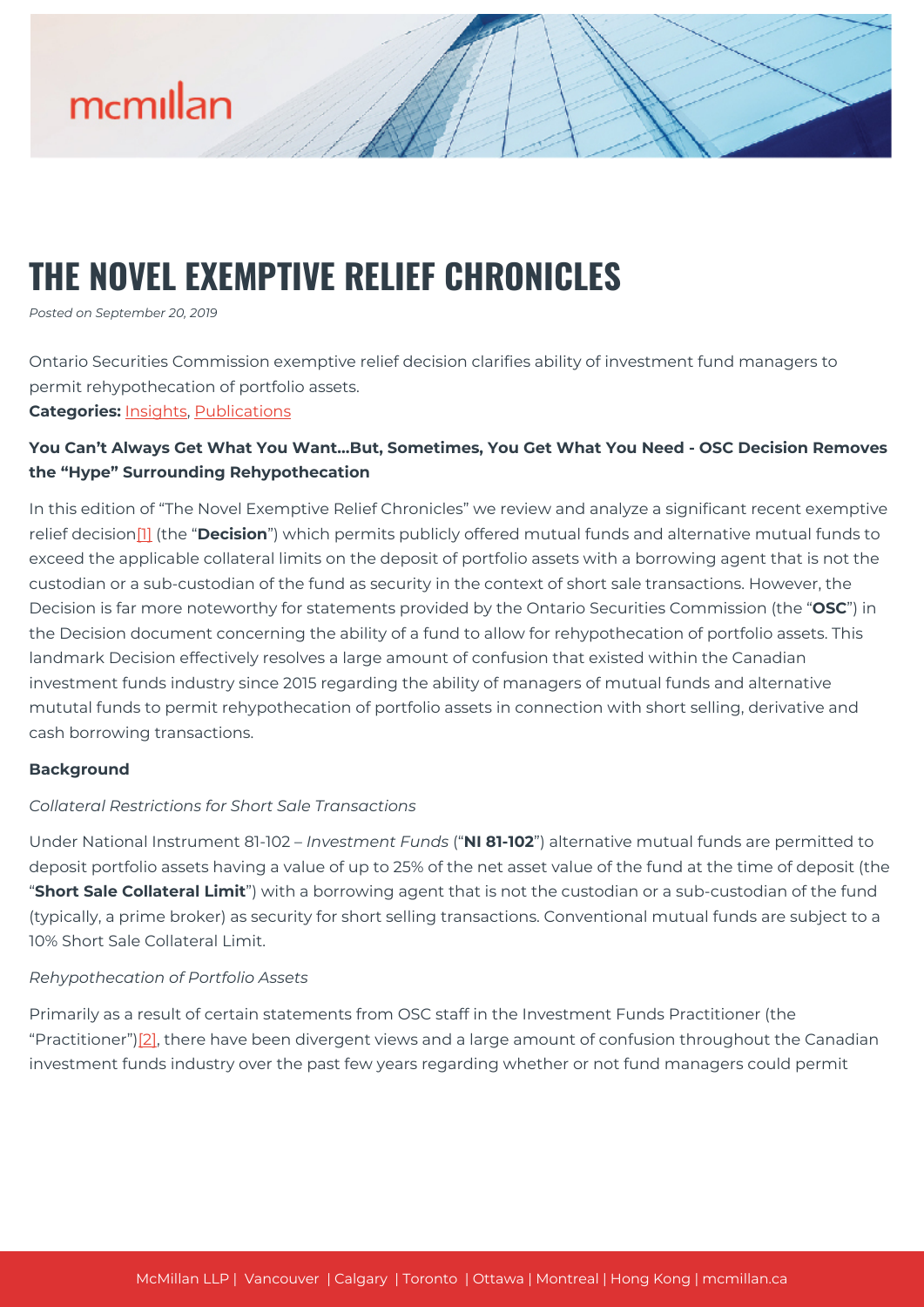# mcmillan

lenders or borrowing agents to rehypothecate portfolio assets delivered to them as collateral. The level of confusion was exacerbated following the adoption of the alternative mutual fund amendments to NI 81-102 in January of this year permitting alternative mutual funds to borrow cash for investment purposes and to engage in a much greater degree of short selling and use of derivative instruments than conventional mutual funds. Although the statements of OSC staff in the Practitioner were restricted to the issue of permitting rehypothecation in the context of specified (OTC) derivative transactions, they were frequently interpreted by market participants as also applying in the context of cash borrowing transactions and short selling transactions under NI 81-102.

#### **The Requested Relief**

In its application (the "**Application**"), the filer (the "**Filer**") requested exemptive relief from the Short Sale Collateral Limits in subsections 6.8.1(a) and (b) of NI 81-102 (the "**Short Sale Collateral Limit Relief**"). In support of its request, the Filer argued that given the operational models of prime brokers which are premised on the ability of the prime broker to retain the proceeds of a short sale transaction as collateral to secure the obligations of the fund (whether or not such proceeds are held in cash or used by the fund to purchase additional securities), the Short Sale Collateral Limit effectively requires funds (in particular, alternative mutual funds which are permitted to sell short securities having an aggregate market value of up to 50% of the net asset value of the fund) to enter into arrangements with multiple prime brokers in order to short sell securities up to the limits provided in NI 81-102. These arrangements create both operational inefficiencies and increased costs of operations for the funds.

In its Application, the Filer also requested exemptive relief (the "**Rehypothecation Relief**") from the requirements of subsection 6.8(4) of NI 81-102 relating to the deposit of portfolio assets by a fund with its lender as security for cleared specified derivatives, OTC derivatives and cash borrowing transactions in order to permit an alternative mutual fund to allow the lender to rehypothecate (including lending, pledging, transferring and/or selling) the pledged portfolio assets. The Filer noted that the requirement in subsection 6.8(4) of NI 81-102 requiring the person or company holding the portfolio assets to ensure that its records show that the fund is the beneficial owner of the pledged portfolio assets operates to effectively prohibit a fund from allowing the rehypothecation of such assets.

In support of its request for the Rehypothecation Relief, the Filer argued that the operational and pricing models used by lenders (including prime brokers) are based on their ability to rehypothecate the portfolio assets of a fund deposited with the lender as collateral. If alternative mutual funds were unable to permit lenders to rehypothecate portfolio assets, the Filer argued that higher borrowing costs, expenses and trading ratios, as well as barriers to service from such lenders would result. The Filer also argued that treatment of portfolio assets pledged in favour of lenders/prime brokers is the same under applicable insolvency legislation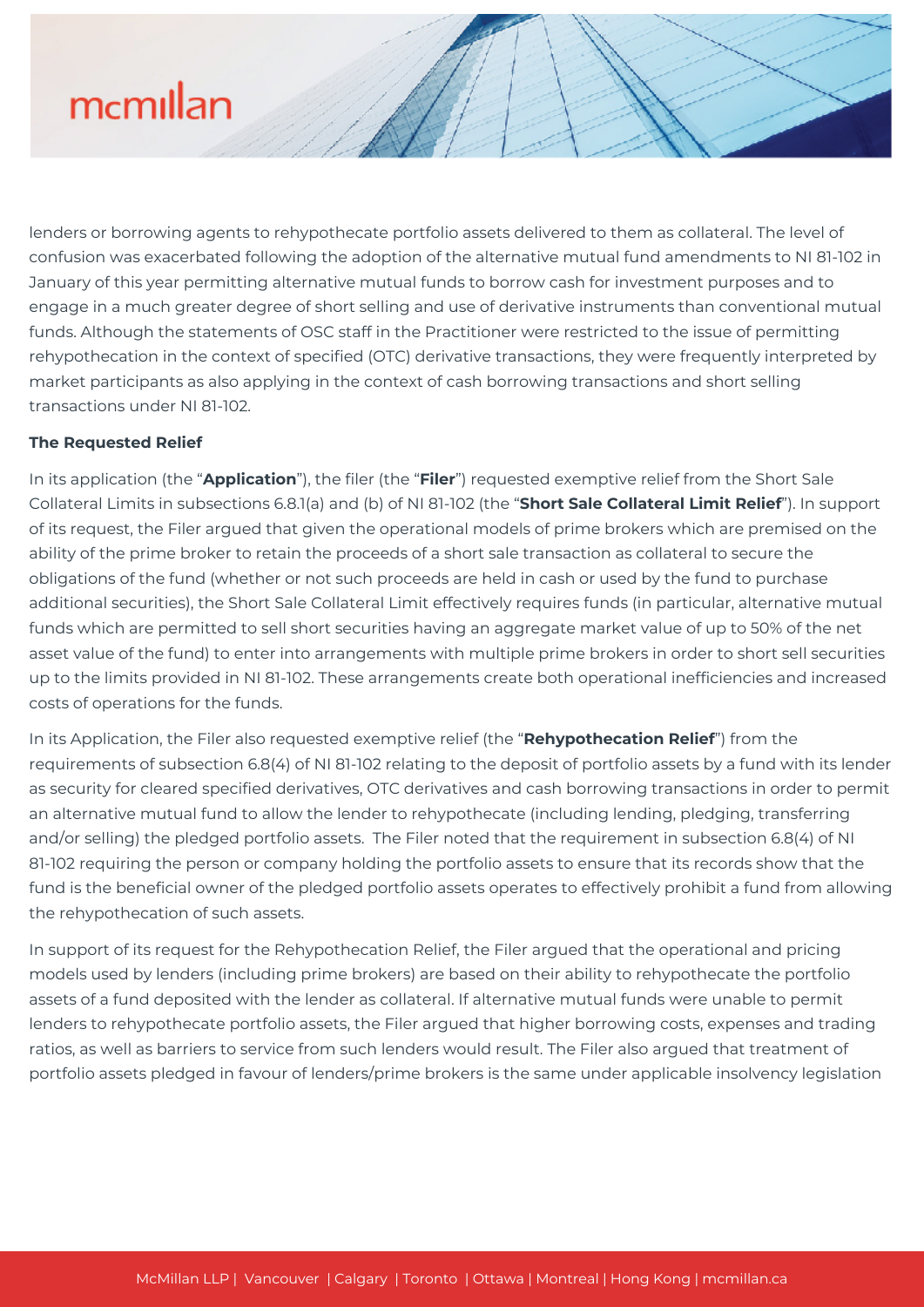# mcmillan

regardless of whether the lender/prime broker rehypothecated the portfolio assets or not.

#### **The Decision**

The OSC approved the Filer's request for the Short Sale Collateral Limit Relief to permit conventional mutual funds managed by the Filer to exceed the 10% Short Sale Collateral Limit and alternative mutual funds to exceed the 25% Short Sale Collateral Limit with a borrowing agent or prime broker. In practice, this means that a single borrowing agent that is not the custodian or a subcustodian of the fund can hold up to:

- i. 25%, plus the aggregate market value of the proceeds from outstanding short sales of securities for an alternative mutual fund; and
- ii. 10%, plus the aggregate market value of the proceeds from outstanding short sales of securities

as security for short sale transactions provided that the fund otherwise complies with the other requirements of section 6.8.1 of NI 81-102 relating to the required use of qualified dealers for short sale transactions both within and outside of Canada.

The Short Sale Collateral Limit Relief will be beneficial for any alternative mutual funds or conventional mutual funds that are seeking to minimize the number of counterparties used for short sale transactions. Funds with this type of exemptive relief will also be able to simplify their custodial arrangements. For example, with this relief, a fund could appoint either a traditional custodian or a qualified prime broker as its custodian under section 6.2 of NI 81-102 and then enter into a separate prime brokerage arrangement without the necessity of having that prime broker appointed as a sub-custodian of the fund. Finally, this type of exemptive relief may lead to fewer tri-partite arrangements, which are typically more costly and complicated to implement and manage, being utilized for both conventional mutual funds and alternative mutual funds.

Perhaps more important than the Short Sale Collateral Limit Relief approved in the Decision are the statements of the OSC contained in the document concerning the requested Rehypothecation Relief. Specifically, the OSC notes in the Decision that, following discussions with OSC staff, the Filer withdrew its request for Rehypothecation Relief based on representations from OSC staff that (a) notwithstanding statements previously made in the Practitioner, nothing in section 6.8 of NI 81-102, including subsections 6.8(3), 6.8(3.1) and 6.8(4) precludes a conventional mutual fund or an alternative mutual fund (as applicable) from permitting the portfolio assets deposited by it pursuant to any of the subsections of section 6.8 to be rehypothecated and (b) the use of the term "beneficial owner" in subsection 6.8(4) of NI 81-102 is meant to refer to the right of the fund to have returned to it portfolio assets of the same issue as the deposited assets, including the same class or series, if applicable and having the same current aggregate market value of the deposited assets at the time of such return.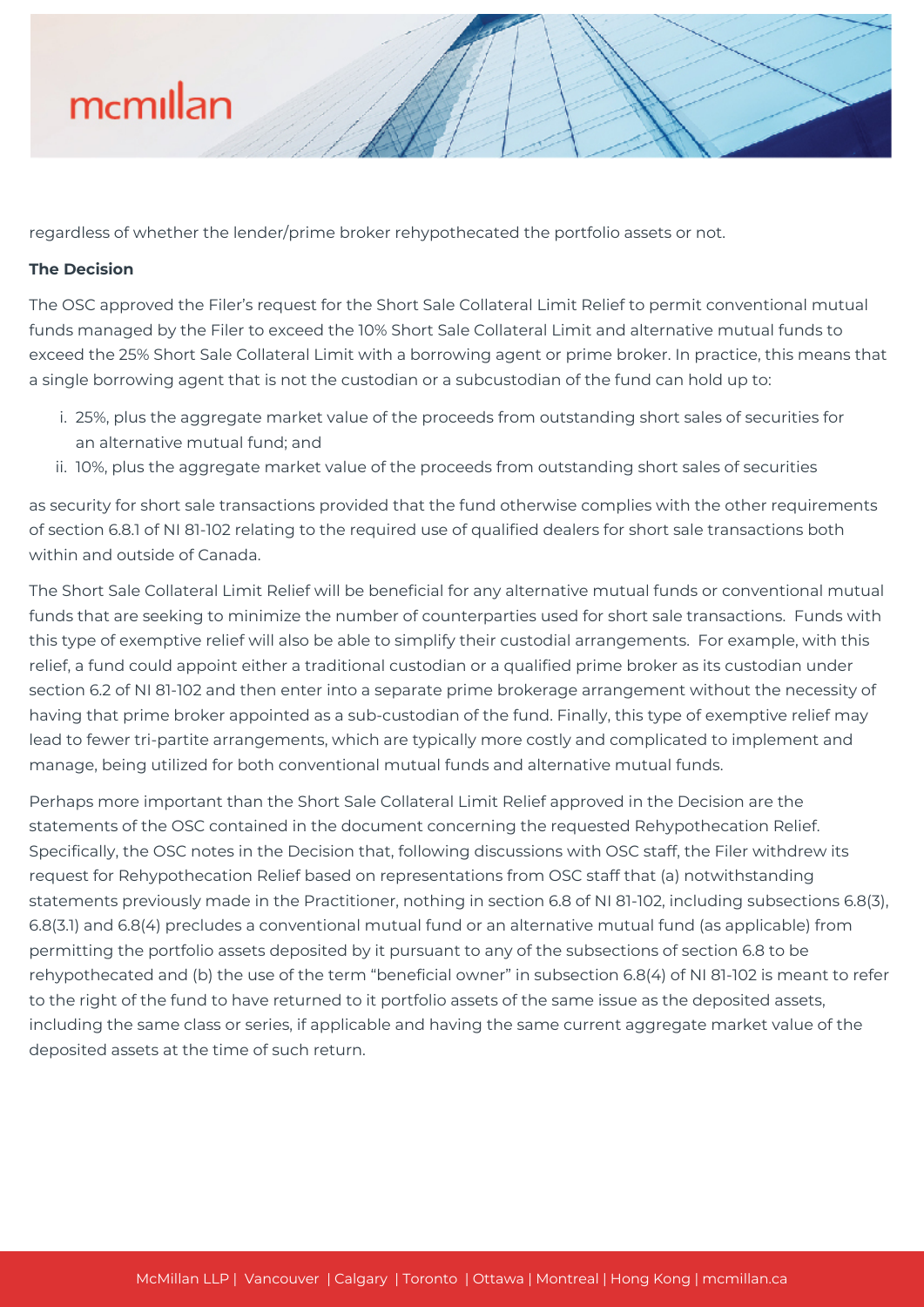# mcmillan

The withdrawal of the request for Rehypothecation Relief and the statements attributed to OSC staff in the Decision effectively resolve any lingering confusion surrounding the topic of whether or not it is permissible for the manager of an alternative mutual fund or a conventional mutual fund to allow for rehypothecation of portfolio assets. In fact, by essentially revoking the statements of OSC staff contained in the Practitioner relating to rehypothecation in the context of OTC derivative transactions, the OSC has made it clear that there are no specific prohibitions in NI 81-102 on allowing for rehypothecation in connection with derivatives (including OTC derivatives), cash borrowing and short sale transactions by alternative mutual funds and conventional mutual funds.

We recommend that, in deciding on whether or not to permit rehypothecation in connection with a specific type of transaction, an investment fund manager should consider a number of factors as part of exercising its duty to act in the best interests of the investment fund. We would expect that these factors would include (but not be limited to): (i) the investment objectives of the applicable fund; (ii) the creditworthiness of the lender/borrowing agent/counterparty; (iii) the amount of the relative cost savings to the fund as a result of permitting rehypothecation vs. not allowing for rehypothecation when considered in the context of the potential risk of loss of the portfolio assets as a result of a default by the lender/borrowing agent/counterparty in delivering the rehypothecated assets back to the fund (and if this risk is greater than the general risk of the lender/borrowing agent/counterparty delivering back deposited assets that are not available for rehypothecation); (iv) any contractual safeguards that can be built into the arrangements with the lender/borrowing agent/counterparty to protect any rehypothecated portfolio assets; (v) any self-regulatory organization or statutory protections in place which may act to safeguard or assist in the recovery of rehypothecated portfolio assets; and (vi) any other relevant considerations. It is possible that OSC staff may publish additional guidance for investment fund managers regarding rehypothecation in the future.

Please contact a member of McMillan's Investment Funds and Asset Management Group if you have any questions with respect to the Decision or any of the above information.

by Michael Burns, Shahen Mirakian and Joseph Osborne (Articling Student)

[1] Re Fidelity Investments Canada ULC and Fidelity North American Directional Long Short Fund, August 16, 2019.[ps2id id='1' target=''/]

[2] See Ontario Securities Commission Investment Funds Practitioner (April 2015), 38 OSCB 2952 at "Rehypothecation of Collateral for OTC Derivatives" and Ontario Securities Commission Investment Funds Practitioner (March 2018), 41 OSCB 2275 at "Update on Rehypothecation of Collateral for OTC Derivatives".[ps2id id='2' target=''/]

#### **A Cautionary Note**